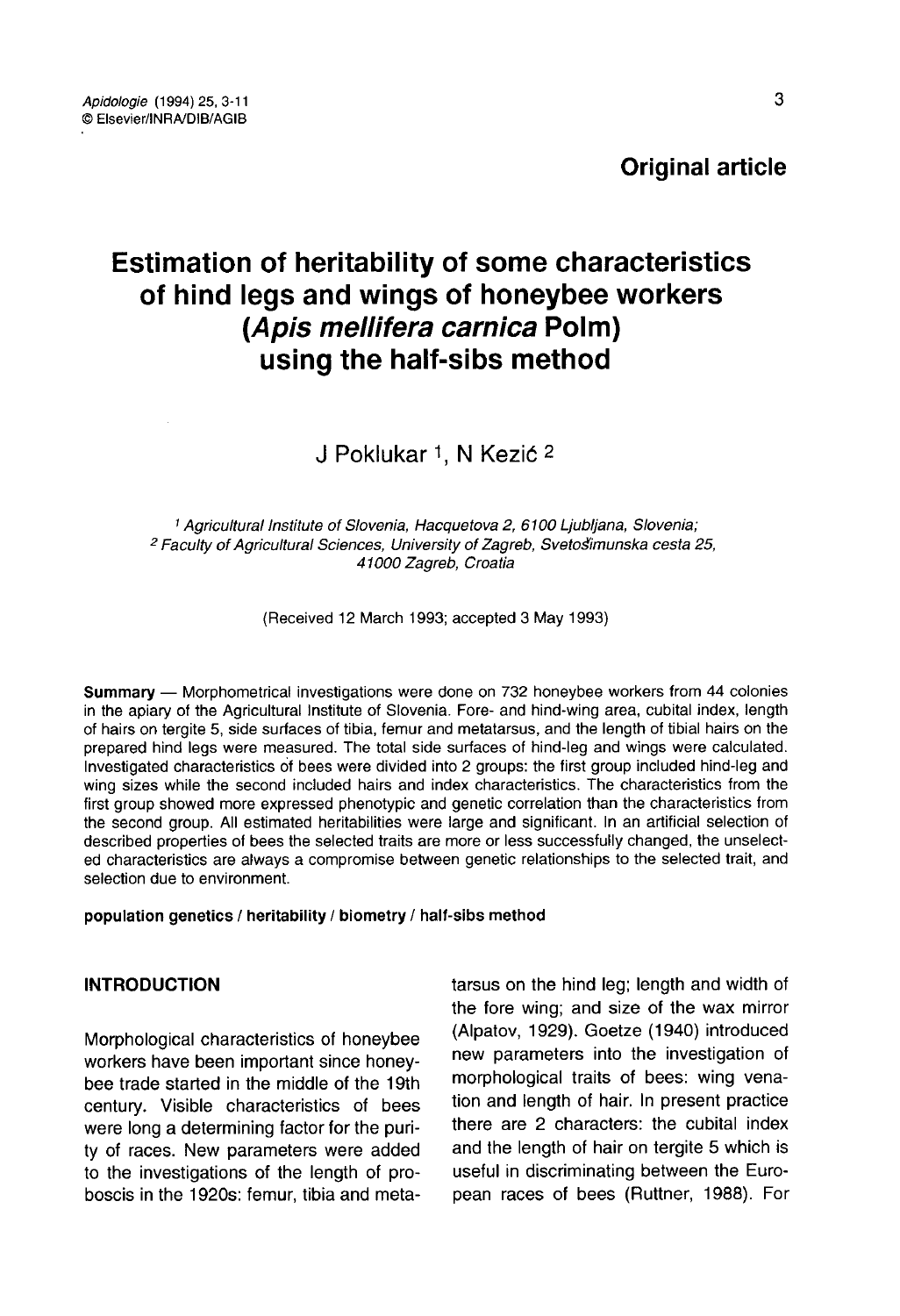the detailed investigations of the overlap of different strains and races in genus Apis. 40 morphological traits were selected from a greater number of measured characteristics. Traditional descriptive methods of traits of honeybee colonies use the means of colony characters as variables for statistical analysis. At present statistical analy ses are mostly done by one of the standard multivariate methods.

The purpose of the work done on many morphometric characteristics of bees has been to improve the production traits of honeybee colonies. In many cases the final result should be to achieve the removal of undesirable strains or hybrids of bees from the production apiaries, and inclusion of the selected stock in the population. Selected bee colonies should be superior to the unselected colonies in honey production, and have reduced swarming and non-stinging behavior. The morphological characteristics that show a close relation to the production traits of colonies are very interesting for beekeepers. One of the most promising characteristics has been the corbicula size (Milne and Pries, 1984). The selection goal, a larger corbicula size, should mean greater pollen pellets from a single worker-bee flight, better pollen supply of the whole family, and greater honey yields (Milne and Pries, 1986). The question is why nature has not provided bees with a larger corbicula area. One of many possible answers could be the pleiotropic effect of the alleles that contribute to the determination of the size of corbicula area.

# MATERIAL AND METHODS

Morphometrical investigations were done on 732 honeybee workers from 44 colonies in the apiary Senično-Brdo of the Agricultural Institute of Slovenia. All queen-mothers were unrelated and were mated naturally.

Combs with emerging brood were put into separate boxes in an incubator. One-day-old bees were put into laboratory test cages, with 50 honeybee workers in each cage. Five-day-old bees were anesthetized and killed in an ether atmosphere. Each bee was then numbered to prevent any kind of mistake. The length of hairs on tergite 5 was measured immediately. The hind legs, and fore and hind wings of each bee were prepared. Prepared body parts of honeybee workers were measured under a magnification of 24 on the graphic tablet. Software program Apis (Pernuš, 1990) produces raw data prepared for the mixed-model least-squares and maximum likelihood PC-1 programs LSMLMW (Harvey, 1987).

The values of 10 characteristics of each single bee were determined. The side surfaces of the tibia, femur and metatarsus, and the length of the tibial hairs were measured from the prepared hind legs. At the same time the total side surface of the hind leg was calculated. On the fore wing, only the cubutal index (wing venation) and the total surface were measured. The total surface of wing area was also measured on the hind wing. The total surface of wings was calculated from these values.

All members of the honeybee colony are relatives. Two generations coexist as a unit. The queen and several father drones present as sperm in a sperm storage organ (spermatheca) are the parent generation. The offspring generation represents workers and drones. Female offspring from a single drone represent a supersister group. Two workers originating from different fathers and a common mother are half sisters (Harbo and Rinderer, 1980). For the single honeybee colony, as a mix of many groups of honeybee worker super-sisters, the most likely pedigree coefficient of the relationship could be estimated. It should have a definite value which is characteristic for the half sisters ( $r = 0.25$ ) and for the super-sisters  $(r = 0.75)$ . If it is assumed that each group of super-sisters  $(=$  subfamily) consists of a very large number of bees with equal numbers of each subfamily, the expected colony relationship should be (Laidlaw and Page, 1984):

$$
R = \frac{1}{4} + \frac{1}{2 \cdot k} \tag{1}
$$

where:  $R$ : expected colony relationship;  $k$ : predicted number of subfamilies.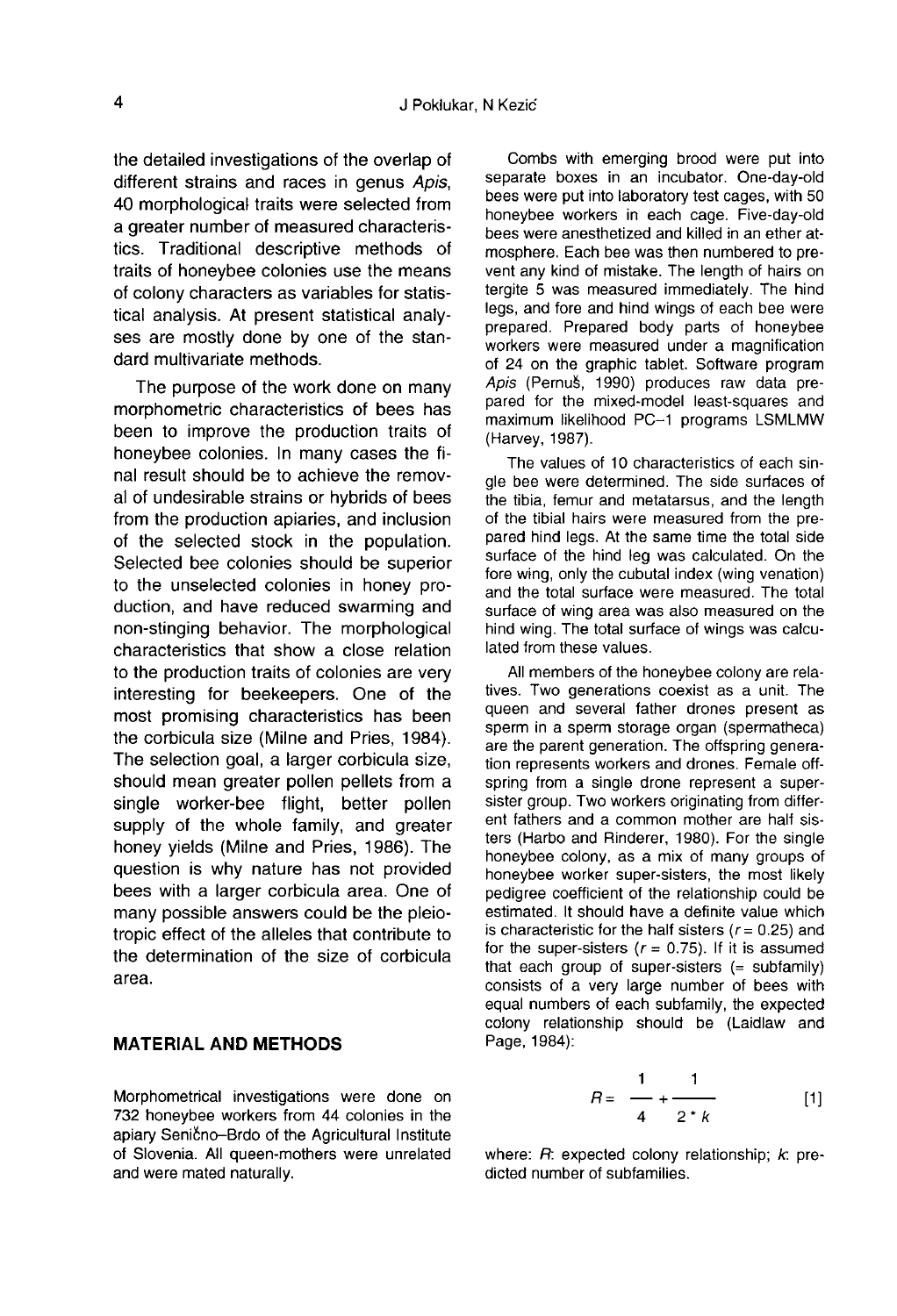The exact determination of subfamily numbers was in most cases impossible. The number of matings, the short-term insemination effective number, has to be estimated. In our further analyses, the expected colony relationship of 0.296 was used. The value suits the short-term insemination effective number of 11. It was predicted that subfamilies would be at the same frequency.

Half sisters originate from the same mother. but from different fathers and have 25% common variability or an additive variance component of the genetic variance. Super-sisters have 75% additive variance component, and a further 50% variation due to dominance (Collins, 1986). The intraclass correlation coefficient (f) could be estimated for all cases: for half sibs 25%; for super-sibs 75%; for the whole bee colony more than the value of the expected colony relationships. The heritabilities and correlations were estimated using the prediction of the value of the average intraclass correlation coefficient of 0.32.

The LSMLMW PC-1 version computer program (Harvey, 1987) was used to run half-sib analysis of variance of worker bees from the same investigated colony. Model 2 of cited program runs Henderson's method 3 and estimates the genetic, phenotypic and environmental correlations between investigated traits, and their heritabilities.

The simple model used was:

$$
Y_{ij} = \mu + \alpha_i + \varepsilon_{ij} \tag{2}
$$

 $Y_{ii}$ : estimated value of the desired characteristic of bees;

 $\mu$ : common mean;

 $\alpha$ ; random influence of colony;

 $\varepsilon_{ii}$ : remainder.

The heritability was estimated using:

$$
h^2 = \frac{1}{\frac{0.32}{\sigma_s^2 + \sigma_{\text{col}}^2}}
$$
 [3]

where  $\sigma_z^2$ : sire – queen variance component;  $\sigma_z^2$ . colony variance component.

The standard error of  $h<sup>2</sup>$  was estimated by the formulae given by Swiger et al (1964) and Tallis (1959, cited by Harvey, 1987). Phenotypic and genetic correlations with their standard errors were estimated by the method of Falconer (1981). Environmental correlation was estimated by the formula cited by Harvey (1987).

Common environment inside a colony increases the similarity between relatives and increases the difference between bee colonies. The values of genetic parameters estimated from the above-cited model are probably slightly overestimated.

#### RESULTS AND DISCUSSION

For a clearer explanation of the given results the characteristics of bees could be divided into 2 groups: the first group of hind-leg and wing sizes and the second group of hair and index characteristics.

The body parts of hind legs and wings (except the femur) show similar phenotypic correlations between them (see table I). All the values are positive and above zero. Femur size is closely related to the whole hind-leg size only. The tibia show more expressed correlation to the metatarsus, whole hind-leg, fore- and hind-wing area and to the total surface of wings. The data on metatarsus were even more positive than the characteristics of the wings and hind-legs investigated. Similar expressed correlations are present for fore- and hindwing area, and at total wing surface.

Characteristics from the second group show lower values around zero. Cubital index is negatively correlated to almost all body parts of the hind leg and wing areas. The phenotypic correlation of hairs is positive but small, in relation to all the characteristics of the bees investigated.

The trends of genetic correlation are similar to the phenotypic trends (table II). Of the first group only the femur size is less correlated to the other investigated characteristics. The correlation to the whole hind-leg size is an exception. The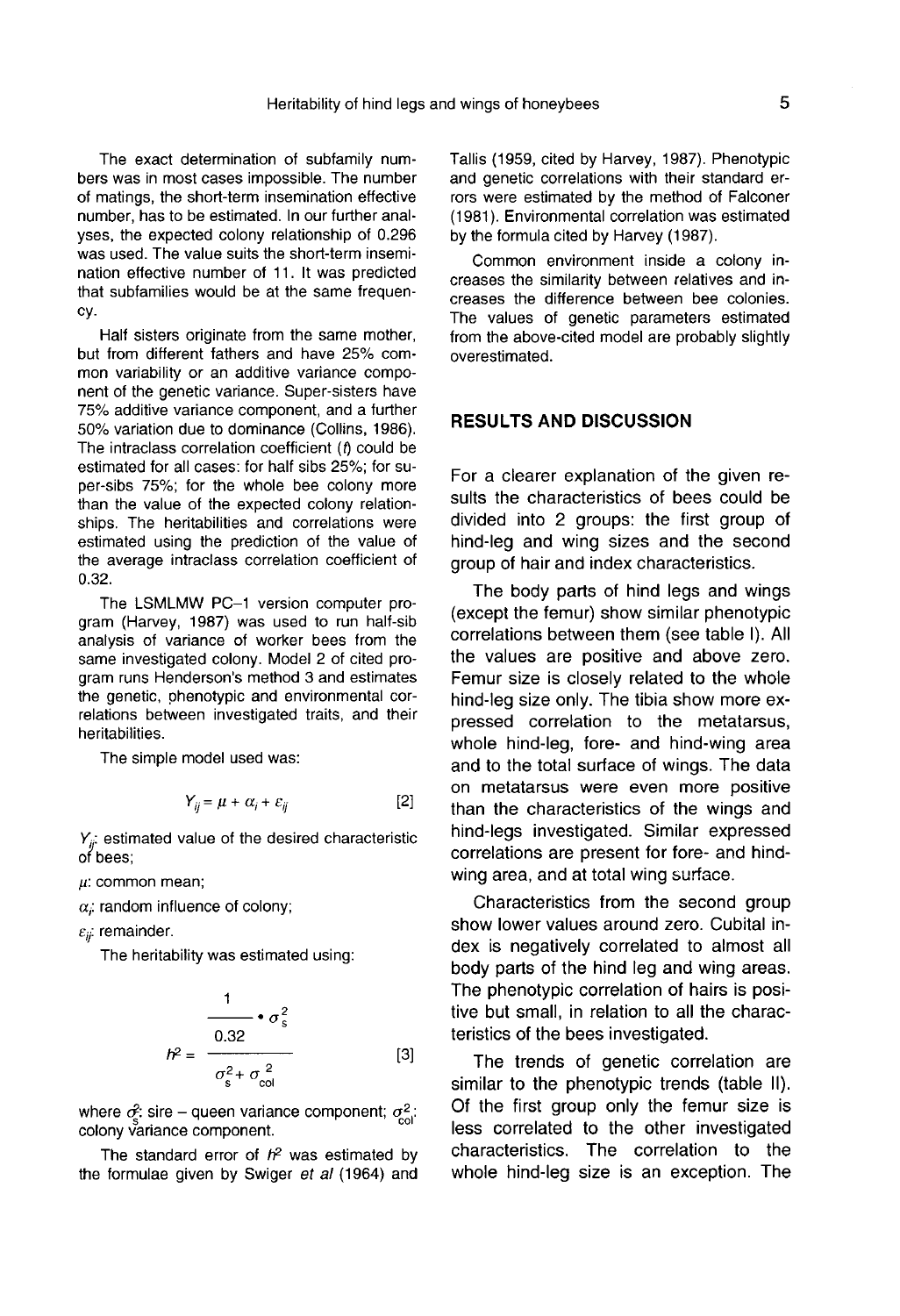| ٠                                                                                        | TI              | FE    | МE             | ΗL                      | HW                               | FW                                        | HW + FW                                            | СI                                                                     | LH/TI                                                                  | LH/T5                                                                             |
|------------------------------------------------------------------------------------------|-----------------|-------|----------------|-------------------------|----------------------------------|-------------------------------------------|----------------------------------------------------|------------------------------------------------------------------------|------------------------------------------------------------------------|-----------------------------------------------------------------------------------|
| TI<br>FE<br><b>ME</b><br><b>HL</b><br>HW<br><b>FW</b><br>$HW + FW$<br>СI<br><b>LH/TI</b> | $\qquad \qquad$ | 0.004 | 0.378<br>0.145 | 0.693<br>0.634<br>0.672 | 0.322<br>0.085<br>0.314<br>0.344 | 0.325<br>0.150<br>0.400<br>0.416<br>0.424 | 0.381<br>0.145<br>0.429<br>0.455<br>0.778<br>0.899 | $-0.06$<br>0.01<br>$-0.10$<br>$-0.07$<br>$-0.05$<br>$-0.07$<br>$-0.07$ | 0.048<br>$-0.01$<br>0.024<br>0.035<br>0.072<br>0.099<br>0.103<br>0.084 | $-0.08$<br>0.054<br>0.133<br>0.091<br>0.069<br>0.018<br>0.045<br>0.005<br>$-0.10$ |

Table I. Phenotypic correlations of lateral tibia area (TI), lateral femur area (FE) and lateral metatar-<br>sus area (ME), and sum of all 3 values (HL); surface of hind (HW) and fore wings (FW) and total surface of wings (HW + FW); cubital index (CI); length of corbicula hairs (LH/TI) and length of hairs on tergite 5 (LH/T5) from 732 worker bees from the apiary at Senično-Brdo.

Table II. Genetic correlations of 10 morphological characteristics of 732 honeybee workers from the apiary at Senično-Brdo.

|           | TI | FE              | ME              | HL                       | <b>HW</b>       | FW              | $HW + FW$ CI            |                         | LH/TI                | LH/T5              |
|-----------|----|-----------------|-----------------|--------------------------|-----------------|-----------------|-------------------------|-------------------------|----------------------|--------------------|
| TI        |    | 0.161<br>±0.172 | 0.223<br>±0.160 | 0.808<br>±0.061          | 0.561<br>±0.125 | 0.360<br>±0.145 | 0.478<br>±0.130         | $-0.141$<br>±0.171      | 0.077<br>$\pm$ 0.190 | $-0.192$<br>±0.266 |
| <b>FE</b> |    |                 | 0.020<br>±0.181 | 0.584<br>±0.118          | 0.009<br>±0.187 | 0.198<br>±0.171 | 0.147<br>±0.175         | 0.093<br>$\pm 0.184$    | 0.131<br>$\pm$ 0.202 | 0.658<br>±0.257    |
| ME        |    |                 |                 | 0.646<br>±0.105          | 0.551<br>±0.130 | 0.598<br>±0.113 | 0.646<br>±0.105         | $-0.325$<br>±0.165      | 0.060<br>±0.195      | 0.294<br>±0.257    |
| HL        |    |                 |                 | $\overline{\phantom{m}}$ | 0.576<br>±0.125 | 0.553<br>±0.121 | 0.623<br>±0.108         | $-0.170$<br>$\pm$ 0.174 | 0.134<br>±0.193      | 0.167<br>±0.279    |
| HW        |    |                 |                 |                          |                 | 0.581<br>0.120  | 0.808<br>±0.063         | $-0.362$<br>±0.167      | 0.160<br>$\pm$ 0.198 | 0.164<br>±0.278    |
| <b>FW</b> |    |                 |                 |                          |                 |                 | $-0.949$<br>$\pm 0.018$ | $-0.199$<br>±0.170      | 0.064<br>±0.192      | $-0.070$<br>±0.281 |
| $HW+FW$   |    |                 |                 |                          |                 |                 |                         | $-0.284$<br>±0.166      | 0.108<br>±0.192      | 0.033<br>±0.281    |
| СI        |    |                 |                 |                          |                 |                 |                         |                         | 0.208<br>±0.194      | $-0.266$<br>±0.308 |
| LH/TI     |    |                 |                 |                          |                 |                 |                         |                         |                      | $-0.278$<br>±0.425 |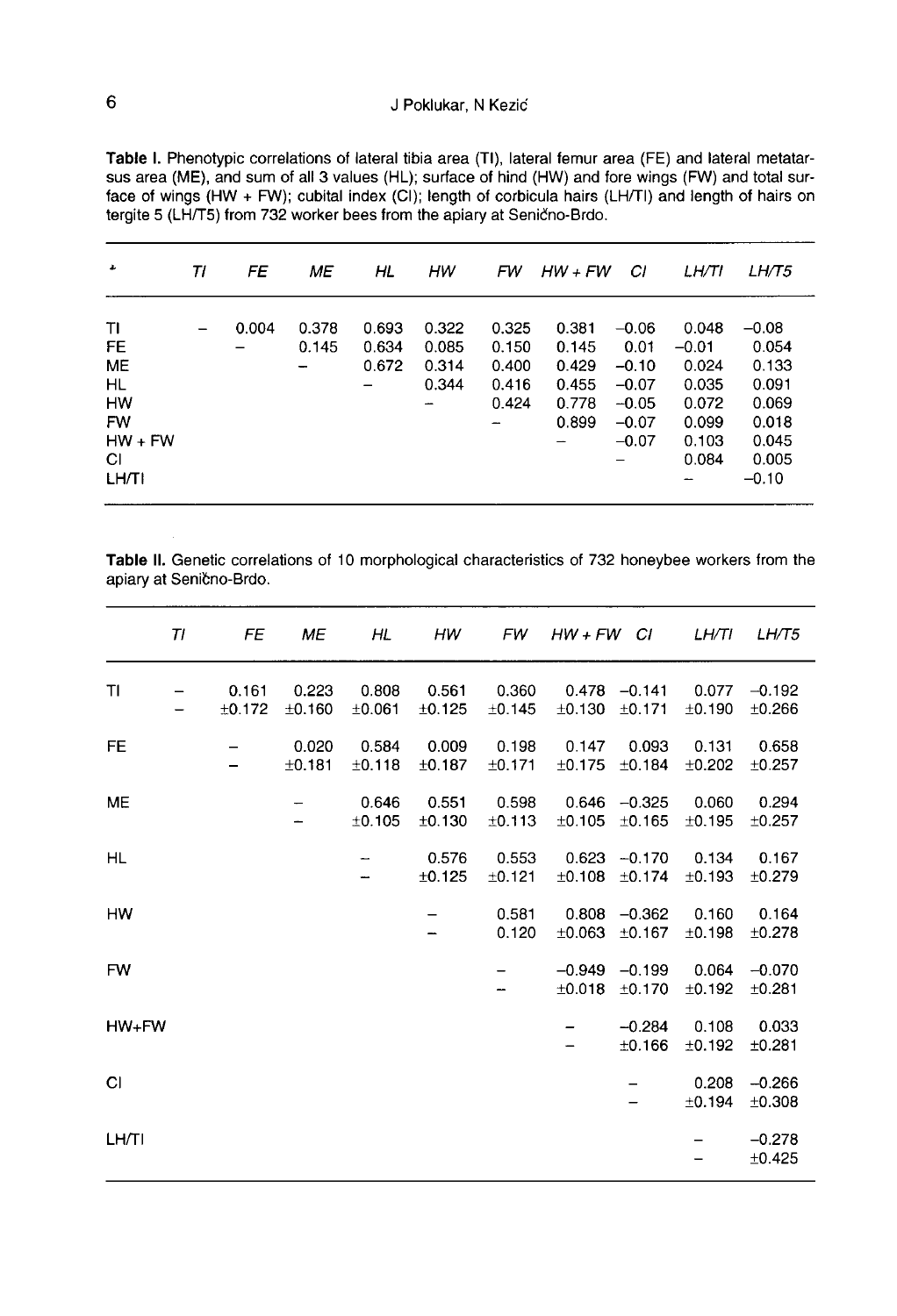metatarsus size is closely related to almost all the characteristics of the first group. Similar values are also present for the wing characteristics. Unexpectedly high values of the first group cause changes in almost all characteristics upon selection of a single trait described. Selective increase of the corbicula size, for example, influences the enlargement of the whole hind leg and the wings.

The genetic correlation of the cubital index to the tibia size is negative but nonsignificant. The significant negative genetic correlations to the metatarsus size, hind and fore-wing area, and the sum of wing surfaces are also remarkable. The negative genetic correlation to the hind-leg size is situated at the limit of statistical signifi cance. The selective changing of cubital index has a certain influence on the large ness of the wings and hind legs of honeybee workers: smaller cubital index and larger wings and legs. Hair length on the tibia shows an almost non-significant correlation to the other characteristics. An exception is only the positive relation to the cubital index. The situation is similar to the length of hairs on tergite 5. A significant positive correlation is present in relation to the femur and metatarsus size. Concerning racial characteristics, the length of hairs on tergite 5 might be more suitable for the purification of bee races (carnica vs mellifera) than the cubital index. The genetic correlations to the hind-leg size and wing surface is less well expressed in this case.

All the estimated heritabilities (see table III) are large and significant. Additive variability was increased because of the dominant deviation of super-sisters, the common environment and the maternal effects of the family nest. The amount of variability was rather overestimated in relation to the variability between colonies. This affects the large estimates. Nevertheless the values are usable as orientation estimates.

Lateral tibia surface shows high genetic determination near to the value 1.00. This result confirms the findings of Milne (1986). A similar estimate of heritability was found in the metatarsus and hind-leg size, fore-wing area, wing surface and hairs on tergite 5. The group with medium to high estimates of heritability consist of femur size, hind-wing area and cubital index. The value present at cubital index confirms the formerly estimated values of Rihar (1972) and William (1991). The length of hairs on the tibia express medium heritability.

Environmental correlations arise from the fact that members of the same family are more likely to share similar environmental sites than members of different families (Bulmer, 1985). This represents a serious problem in the interpretation of correlated variables between individuals in a honeybee colony. Simultaneity of ontogenetic development of bees in a temporally fluctuating environment, and common conditions inside the colony nest could be explained as a kind of maternal environment.

Table III. Estimated heritabilities of 10 morphological characteristics based on 732 honeybee workers from 44 colonies from the apiary at Senično-Brdo  $(h<sup>2</sup> + se)$ .

|  |  |  | TI FE ME HL HW FW HW+FW CI LH/TI LH/T5                                                                                                                                                          |  |  |
|--|--|--|-------------------------------------------------------------------------------------------------------------------------------------------------------------------------------------------------|--|--|
|  |  |  | 1.343  0.642  0.937  0.955  0.683  1.163  1.067  0.745  0.374  1.265<br>$\pm$ 0.181 $\pm$ 0.140 $\pm$ 0.166 $\pm$ 0.167 $\pm$ 0.144 $\pm$ 0.178 $\pm$ 0.174 $\pm$ 0.150 $\pm$ 0.105 $\pm$ 0.299 |  |  |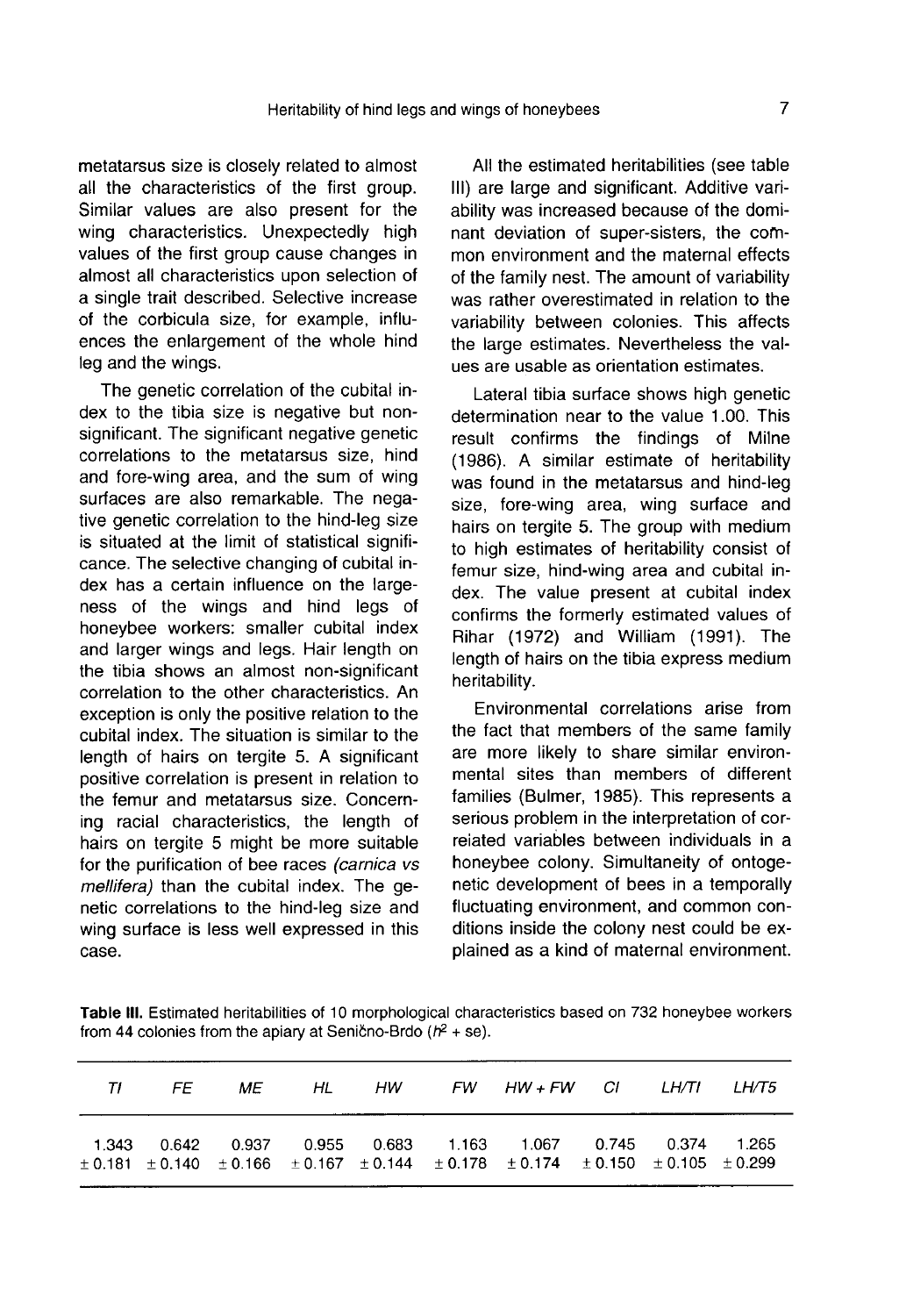The values of environmental correlation in table IV could be understood as a measure of how much of the interclass correlation is due to relatives having a common environment. It is evident that tibia size is negatively environmentally correlated to the metatarsus size, fore-wing area and to the wing surface; the same is true for the relation of hind-wing area to hind-leg size. The length of hairs on tergite 5 is also affected by environmental correlation of metatarsus and fore wings. Cubital index, as a characteristic of fore wing, is environmentally correlated to the forewing area, to the total surface of wings, and surprisingly, to the length of hairs on tergite 5. The given values suggest that the model used for evaluation of heritability is slightly inexact in our case.

Moritz (1991) compared the wing venations of samples of Apis mellifera carnica dating back to 1911 and that of the modern carniolan bee in Germany. Modern carnica is a hybrid between the former carniolan bee and Apis mellifera mellifera despite the desired racial characteristics of carnica. Similar differences probably exist between populations of carnica from Slovenia, its original territory, and Germany. Breeding of carnica in both countries certainly results in morphologically different bee strains.

The size of honeybee workers is limited first by environmental conditions which influence the gene pool of the population, and second by the maternal conditions of the bee family. Every honeybee population is approaching the optimal compromise between negatively correlated maternal and direct effects (Bienefeld, 1988). Heterozygous loci, which determine the size of hind legs and wings, are preferable because of selection due to the environment.

Selective fixation of alleles, which takes part in the analysis of characteristics of hind legs and wings, is from the point of view of our investigation most questionable. Because of the Hardy-Weinberg law of gene frequencies, a durable random drift is present in the selection process. Fixed alleles are more or less removed from further selection. In other words: natural selection runs parallel to the breeding work inside closed populations. It always forces the exact determining frequencies of alleles at each single place (apiary). In the artificial selection processes the selected traits are more or less successfully changed and the unselected characteristics are always a compromise between ge-

|                                                                                          | ΤI | FE    | МE                                           | HL                           | нw                                                               |                                             | $FW$ HW + FW                                                   | СI                                                                  | LH/TI                                                                              | <i>LH/T5</i>                                                                            |
|------------------------------------------------------------------------------------------|----|-------|----------------------------------------------|------------------------------|------------------------------------------------------------------|---------------------------------------------|----------------------------------------------------------------|---------------------------------------------------------------------|------------------------------------------------------------------------------------|-----------------------------------------------------------------------------------------|
| ΤI<br>FE<br><b>ME</b><br><b>HL</b><br><b>HW</b><br><b>FW</b><br>$HW + FW$<br>СI<br>LH/TI |    | 0.414 | $-0.87$<br>0.861<br>$\overline{\phantom{a}}$ | >1.00<br>>1.00<br>>1.00<br>- | 0.653<br>0.235<br>$-0.90$<br>$<-1.0$<br>$\overline{\phantom{0}}$ | $-0.53$<br>0.087<br>>1.00<br>>1.00<br>0.415 | $\leq -1.0$<br>$-0.15$<br>>1.00<br>>1.00<br>$-0.61$<br>$<-1.0$ | $-0.27$<br>$-0.19$<br>>1.00<br>0.725<br>0.738<br>$-0.56$<br>$<-1.0$ | 0.013<br>$-0.14$<br>$-0.06$<br>$-0.27$<br>$-0.02$<br>$-0.18$<br>$-0.02$<br>$-0.06$ | 0.506<br>0.356<br>$<-1.0$<br>0.289<br>0.440<br>$-0.60$<br>$-0.12$<br>$-0.39$<br>$-0.10$ |

Table IV. Environmental correlations of 10 morphological characteristics of 732 honeybee workers from the apiary at Senično-Brdo.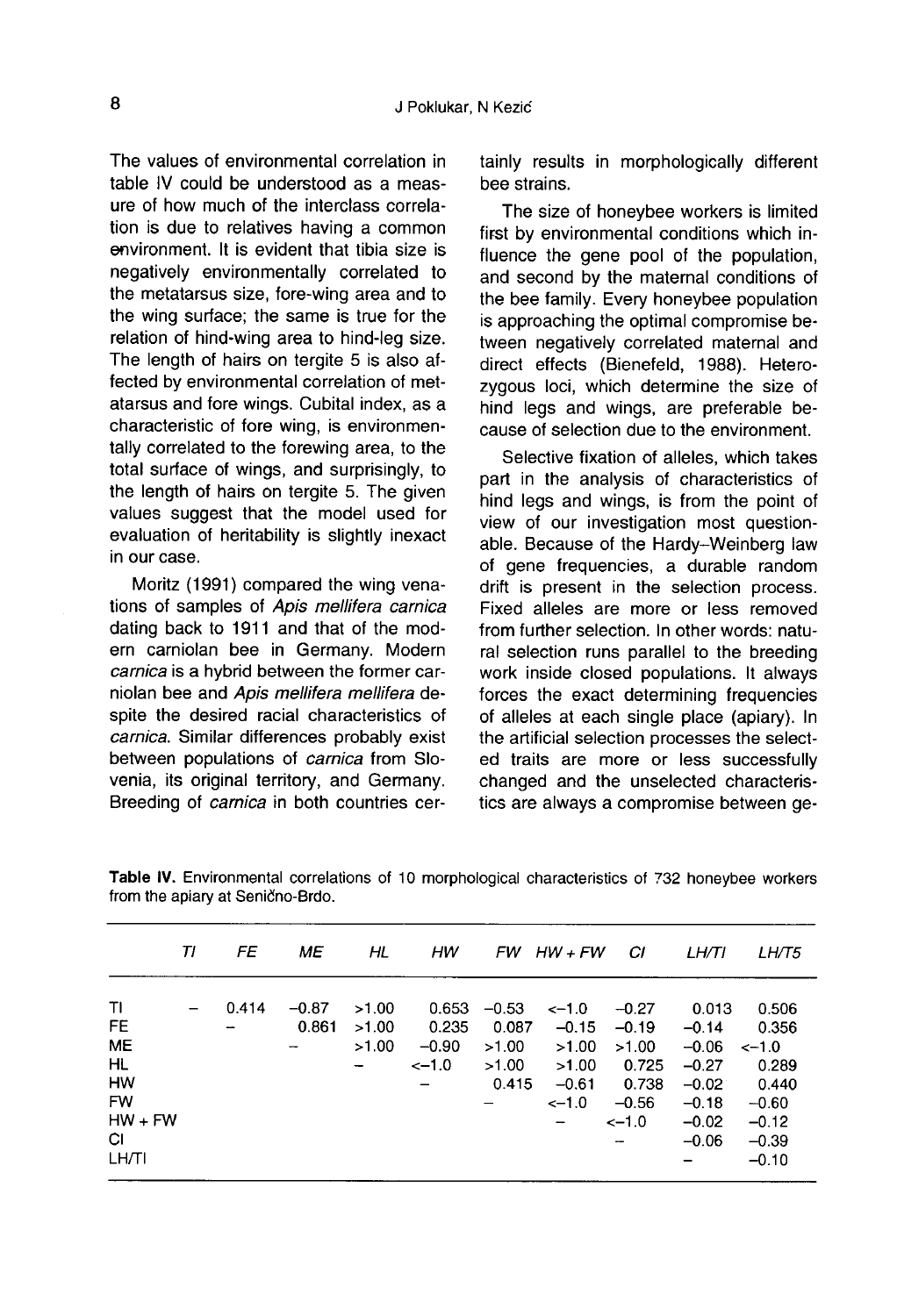netic relationships to the selected trait and natural selection.

Various influences of environment make genetically different populations of bees quickly and easily. It could be further predicted that the selection of bees from the same gene pool under different environmental conditions using the same selection program results in a different genetic stock for several generations. The environmentgenotype interaction at the selection of a single morphological characteristic of bees could disturb the achievement of main selection goal: higher honey yields. The share of selection due to environment is great and must be taken into consideration in all selection programs.

Résumé — Estimation de l'héritabilité de quelques caractères des pattes postérieures et des ailes chez les ouvrières d'abeilles (Apis mellifera carnica Polm) par la méthode des demi-fratries. Les études morphométriques ont porté sur les pattes postérieures et les ailes de 732 ouvrières d'abeilles prélevées dans 44 colonies du rucher Senicno-Brdo de l'Institut d'agriculture de Slovénie. Les paramètres suivants ont été mesurés sur les pattes préparées : surfaces latérales du tibia, du fémur et du métatarse, longueur des poils du tibia, surface latérale totale de la patte postérieure. Pour l'aile antérieure, seuls l'index cubital (ic) de la vénation alaire et la surface totale ont été calculés. En outre, on a mesuré la surface de l'aile postérieure et, à partir de ces valeurs, estimé la surface totale des 2 ailes. Pour chaque abeille, 10 caractères ont donc été déterminés. Le coefficient de parenté le plus approché et la parenté croissante entre les colonies ont été évalués. Les évaluations des héritabilités et des corrélations ont été faites en supposant un coefficient de corrélation intraclasses moyen de 0,32. On a évalué les corrélations génétiques, phénotypiques et environnementales entre les caractères étudiés, et leurs héritabilités. Pour une explication plus claire, les caractères peuvent être divisés en 2 groupes : un premier regroupant les mensurations de la patte postérieure et des ailes et un second les mesures des poils et de l'ic.

Les segments de la patte postérieure (sauf le fémur) et les ailes présentent entre eux des corrélations phénotypiques semblables (tableau I). Toutes les valeurs sont positives. Les caractères du second groupe présentent des valeurs plus faibles autour de zéro. L'ic est corrélé négativement avec presque tous les segments de la patte postérieure et les surfaces alaires. La corrélation phénotypique des poils est plus ou moins positive, mais néanmoins en étroite relation avec tous les autres caractères étudiés. Le métatarse est étroitement corrélé avec les poils et l'ic et aussi avec les autres caractères du premier groupe.

Les corrélations génétiques montrent les mêmes tendances que les corrélations phénotypiques (tableau III). Des valeurs étonnamment élevées du premier groupe provoquent des modifications de presque tous les caractères après sélection d'un seul caractère. Dans le second groupe, la corrélation génétique négative de l'ic avec de nombreux caractères du premier groupe est remarquable. La modification sélective de l'ic a une influence certaine sur la taille de l'aile et de la patte postérieure des ouvrières — plus l'ic est petit et plus l'aile et l'abeille sont grandes. La longueur des poils du tibia présente des corrélations à la limite de la signification avec les autres caractères.

Toutes les héritabilités évaluées sont élevées et significatives (tableau II). La taille de la variabilité intracolonies est surévaluée par rapport à la variabilité intercolonies. Cela affecte des évaluations élevées.

Des facteurs du milieu différents produisent rapidement et facilement des popula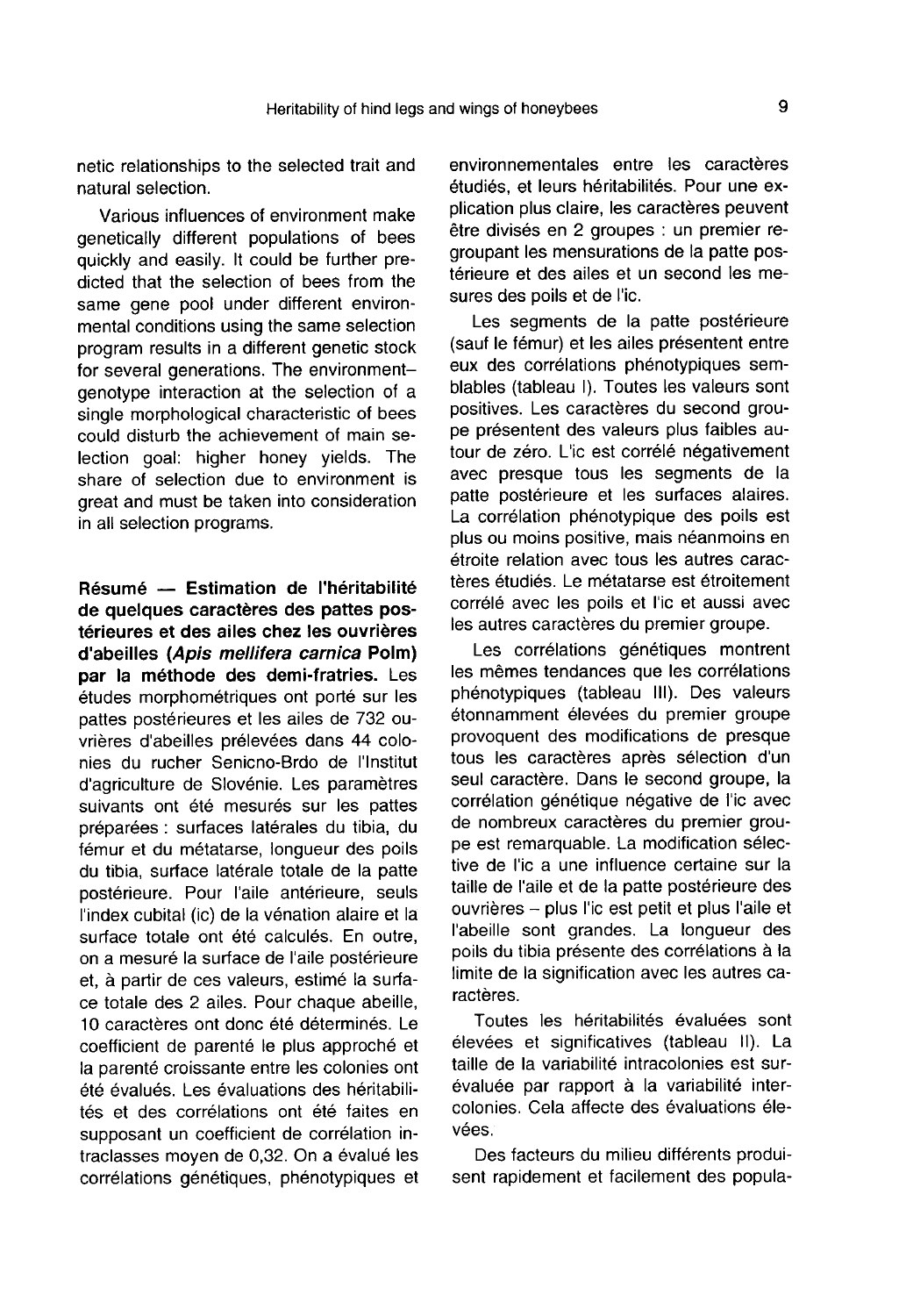tions génétiquement différentes. On peut prédire que la sélection d'abeilles à partir d'un même groupe génétique, avec le même programme de sélection, conduira dans des conditions de milieu différentes à des souches génétiquement différentes.

# génétique des populations / héritabilité / morphométrie / méthode des demifratries

Zusammenfassung — Schätzung der Erblichkeit einiger Merkmale der Hinter-<br>beine und Flügel von Arbeitsbienen (A m carnica Polm) nach der Methode der Halbgeschwister. An 732 Arbeitsbienen aus 44 Völkern des Bienenstandes Senicno-Brdo des Slowenischen Agrarinstitutes wurden morphometrische Untersuchungen der Hinterbeine und Flügel der Bienen durchgeführt. An den präparierten Hinterbeinen wurden die seitlichen Oberflächen von Schenkel, Schiene und Fersenglied, sowie die Länge der Schienenborsten gemessen. Dazu wurde die gesamte Außenfläche des Hinterbeins berechnet. Vom Vorderflügel wurden nur der Cubitalindex des Geäders und die Gesamtfläche gemessen. Außerdem wurde die Fläche des Hinterflügels gemessen und aus diesen Werten die gesamte Fläche beider Flügel bestimmt. Für jede einzelne Biene wurden die Werte von 10 Merkmalen erfaßt. Es wurden der am besten angenäherte Verwandtschafts-koeffizient und die anzunehmende Verwandtschaft zwischen den Völkern geschätzt. Die Schätzungen der Heritabilitäten und der Korrelationen wurden unter der Annahme eines mittleren Intra-Klassen-Korrelationskoeffizienten von 0,32 vorgenommen. Es wurden die genetischen, phänotypischen und Umweltkorrelationen zwischen den untersuchten Merkmalen und ihren Heritabilitäten geschätzt. Zur besseren Erklärung können die Merkmale in zwei Gruppen geteilt werden: Die erste Gruppe mit den Größenmaßen von Hinterbein und Flügeln, die zweite Gruppe mit den Merkmalen der Borsten und des Cubitalindex.

Die Glieder der Hinterbeine (ausgenom men Oberschenkel) und die Flügel zeigen unter sich ähnliche phänotypische Korrelationen (Tabelle I). Alle Werte sind positiv über Null. Die Merkmale der zweiten Gruppe weisen niedrigere Werte um Null auf. Der Cubitalindex ist mit beinahe allen Teilen der Hinterbeine und mit den Flügelflächen negativ korreliert. Die phänotypische Korrelation der Borsten ist mehr oder weniger positiv, jedoch gering im Verhältnis zu allen anderen untersuchten Merkmalen der Bienen. Das Fersenglied (Metatarsus) ist eng mit den Borsten und dem Index korreliert und ebenso mit den anderen Merkmalen aus der ersten Gruppe.

Die Trends der genetischen Korrelationen sind ähnlich wie die der phänotypischen (Tabelle III). Unerwartet hohe Werte der ersten Gruppe verursachen Veränderungen von beinahe allen Merkmalen nach Selektion eines einzigen Merkmals. In der zweiten Gruppe ist die negative genetische Korrelation des Cubitalindex zu vielen Merkmalen der ersten Gruppe bemerkenswert. Die selektive Veränderung des Cubitalindex hat einen gewissen Einfluß auf die Größe der Flügel und Hinterbeine der Arbeitsbienen — je kleiner der Cubitalindex, desto größer Flügel und Beine. Die Borstenlänge auf der Tibia zeigt beinahe unsignifikante Korrelationen zu den anderen Merkmalen.

Alle hier geschätzten Heritabilitäten sind hoch und signifikant (Tabelle II). Die Höhe der Variabilität innerhalb der Völker wurde im Verhältnis zur Variabilität zwischen den Völkern eher überschätzt. Dies beeinflußt die hohen Schätzungen.

Verschiedene Umwelteinflüsse erzeugen rasch und einfach genetisch unterschiedliche Populationen. Man kann weiter voraussagen, daß die Selektion von